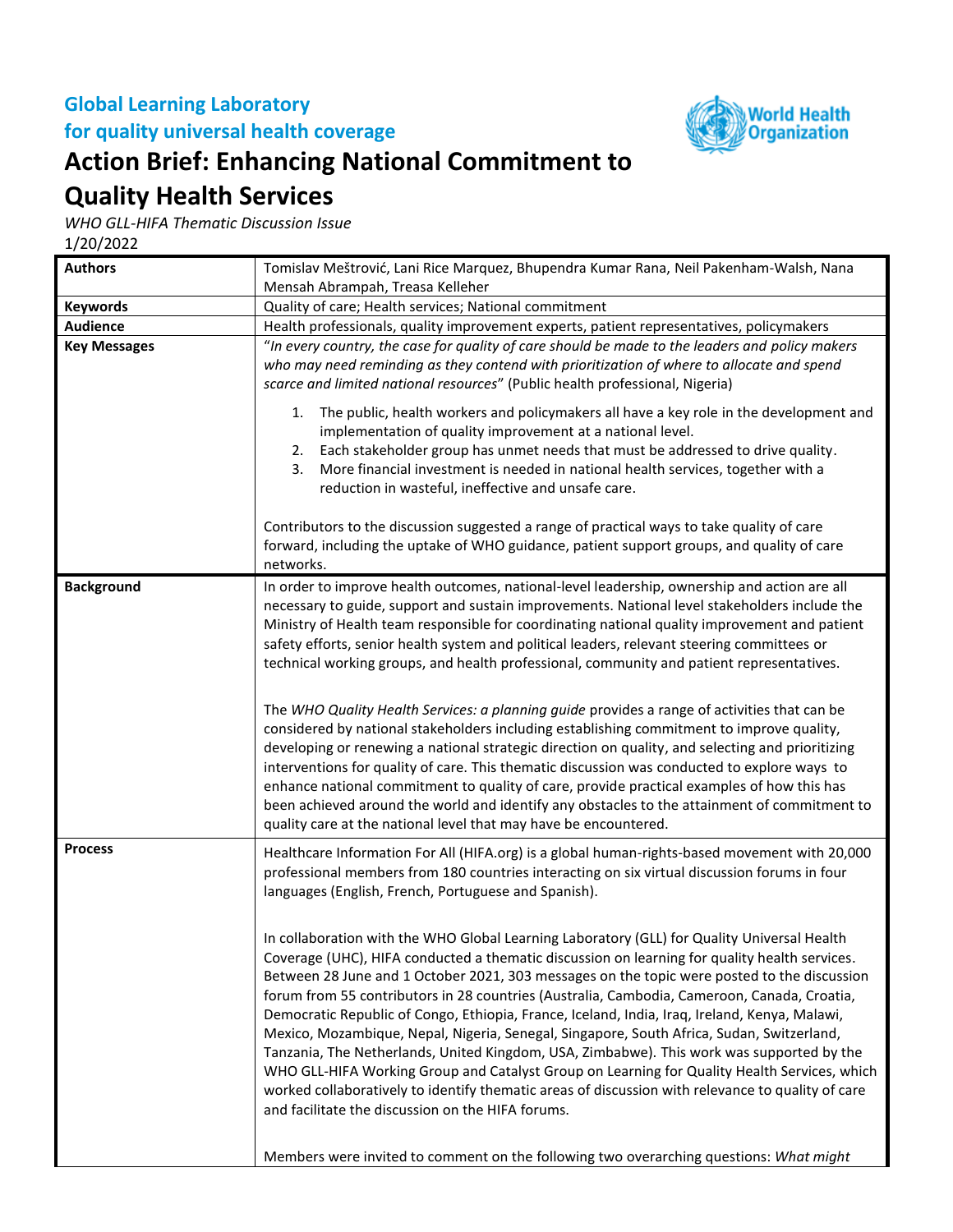|                     | work best to enhance national commitment to quality of care? Have you seen any practical<br>solutions that should be shared more widely?                                                                                                                                                                                                                                                                                                                                                                                                                                                                                                                                                                                                                                                                                                                                                                                                                                                                                                                                                                                                                                                                                                                                                                                                                                                                                                                                                                                                                                                                                                                                                                                                                                                                                                                                                                                                                                                                                                                                                                                                                                                                                                                                                                                                                                                                                                                                                                                                                                                                                                                                                                                                                                                                                                                                                                   |
|---------------------|------------------------------------------------------------------------------------------------------------------------------------------------------------------------------------------------------------------------------------------------------------------------------------------------------------------------------------------------------------------------------------------------------------------------------------------------------------------------------------------------------------------------------------------------------------------------------------------------------------------------------------------------------------------------------------------------------------------------------------------------------------------------------------------------------------------------------------------------------------------------------------------------------------------------------------------------------------------------------------------------------------------------------------------------------------------------------------------------------------------------------------------------------------------------------------------------------------------------------------------------------------------------------------------------------------------------------------------------------------------------------------------------------------------------------------------------------------------------------------------------------------------------------------------------------------------------------------------------------------------------------------------------------------------------------------------------------------------------------------------------------------------------------------------------------------------------------------------------------------------------------------------------------------------------------------------------------------------------------------------------------------------------------------------------------------------------------------------------------------------------------------------------------------------------------------------------------------------------------------------------------------------------------------------------------------------------------------------------------------------------------------------------------------------------------------------------------------------------------------------------------------------------------------------------------------------------------------------------------------------------------------------------------------------------------------------------------------------------------------------------------------------------------------------------------------------------------------------------------------------------------------------------------------|
|                     | After the discussion, a detailed thematic analysis of the contributions was conducted to identify<br>recurring themes and emergent patterns. Messages were collated, coded in accordance with<br>specific key words, and subsequently synthesized into this action brief. Throughout the synthesis<br>process, the authors of this brief met regularly to discuss and agree the inductive and deductive<br>content analysis approaches utilized, which was supported by weekly WHO GLL and HIFA<br>strategy meetings.                                                                                                                                                                                                                                                                                                                                                                                                                                                                                                                                                                                                                                                                                                                                                                                                                                                                                                                                                                                                                                                                                                                                                                                                                                                                                                                                                                                                                                                                                                                                                                                                                                                                                                                                                                                                                                                                                                                                                                                                                                                                                                                                                                                                                                                                                                                                                                                      |
| Key emergent themes | What might work best to enhance national commitment to quality of care?                                                                                                                                                                                                                                                                                                                                                                                                                                                                                                                                                                                                                                                                                                                                                                                                                                                                                                                                                                                                                                                                                                                                                                                                                                                                                                                                                                                                                                                                                                                                                                                                                                                                                                                                                                                                                                                                                                                                                                                                                                                                                                                                                                                                                                                                                                                                                                                                                                                                                                                                                                                                                                                                                                                                                                                                                                    |
|                     | Empowering the public and health workers: "The power of communities and health<br>1.<br>workers can be harnessed to drive national level commitment to quality of care. I have<br>seen some notable examples of where this has happened in response to a scandal - for<br>instance communities demanding better infection prevention and control after an<br>outbreak of HIV linked to re-using of needles" (Public health professional, United<br>Kingdom)<br>State of quality: "There is a need to first perform an in-depth analysis of the problems<br>2.<br>related to the quality of care." (Health professional, Croatia)<br>Consumer engagement: "The Australian health care system appears to make quality an<br>3.<br>explicit issue and offers opportunities for consumer engagement." (Patient activist,<br>Australia)<br>Sustaining national commitment to quality: "Perhaps we should create a 'quality<br>4.<br>passport', a permanent and transparent dashboard which, according to criteria, would<br>provide the status of the quality of care and serve as a template to proportion the<br>investments." (Consultant surgeon, Senegal)<br>Environmental sustainability: "When sustainability is considered a domain of quality in<br>5.<br>healthcare, it extends the responsibility of health services to patients not just of today<br>but of the future. This longer-term perspective highlights the impacts of our healthcare<br>system on our environment and communities and in turn back onto population health."<br>(Public health professional, UK)<br>6. Commitment to funding public health services: "Absence of adequate resourcing, in<br>any service, leads to a shift in focus from quality to cost-cutting, task-shifting and other<br>measures to 'make do' with the limited resources." (Quality improvement expert, USA)<br>7. Innovative financing models for quality of care: "By having all partners and initiatives in<br>an inclusive approach, public-private partnerships should be stimulated $-a$ desirable<br>approach in a country where financial means for quality improvement and quality<br>evaluation are limited." (Organizational director, Kenya)<br>Develop a culture of quality grounded in patient safety: "In most cases, the staff are<br>8.<br>not honest to accept their errors; instead they always try to defend themselves at the<br>expense of patient safety." (Nurse, Cameroon)<br>Primary care as a basis for improving quality of care: "One example is The Republic of<br>9.<br>Croatia, which during almost three decades of independence had to pass through a<br>challenging political and economic transition process. The positive aspect is that Croatia<br>always had a strong primary care base, which was how many quality improvement<br>schemes on a national level actually started." (Health professional, Croatia) |
|                     |                                                                                                                                                                                                                                                                                                                                                                                                                                                                                                                                                                                                                                                                                                                                                                                                                                                                                                                                                                                                                                                                                                                                                                                                                                                                                                                                                                                                                                                                                                                                                                                                                                                                                                                                                                                                                                                                                                                                                                                                                                                                                                                                                                                                                                                                                                                                                                                                                                                                                                                                                                                                                                                                                                                                                                                                                                                                                                            |
|                     | Have you seen any practical solutions that should be shared widely?                                                                                                                                                                                                                                                                                                                                                                                                                                                                                                                                                                                                                                                                                                                                                                                                                                                                                                                                                                                                                                                                                                                                                                                                                                                                                                                                                                                                                                                                                                                                                                                                                                                                                                                                                                                                                                                                                                                                                                                                                                                                                                                                                                                                                                                                                                                                                                                                                                                                                                                                                                                                                                                                                                                                                                                                                                        |
|                     | Policy development and implementation: The national [Ministry of Health, Zambia]<br>1.<br>quality improvement approach was informed by the WHO National Quality Policy and<br>Strategy Handbook. The eight elements from the Handbook became the foundation of<br>the work in Zambia." (Global health professional, USA)                                                                                                                                                                                                                                                                                                                                                                                                                                                                                                                                                                                                                                                                                                                                                                                                                                                                                                                                                                                                                                                                                                                                                                                                                                                                                                                                                                                                                                                                                                                                                                                                                                                                                                                                                                                                                                                                                                                                                                                                                                                                                                                                                                                                                                                                                                                                                                                                                                                                                                                                                                                   |
|                     | Patient empowerment: "In Kenya I was involved in patient support groups for non-<br>2.<br>communicable diseases, that served to: 1) Patients sharing their (disease) experiences<br>and thereby creating peer education; 2) Patients understanding their disease better,<br>leading to higher levels of self-management; 3) Peer support for lifestyle changes (diet<br>and exercises); and 4) Better treatment compliance. Overall, empowering patients to                                                                                                                                                                                                                                                                                                                                                                                                                                                                                                                                                                                                                                                                                                                                                                                                                                                                                                                                                                                                                                                                                                                                                                                                                                                                                                                                                                                                                                                                                                                                                                                                                                                                                                                                                                                                                                                                                                                                                                                                                                                                                                                                                                                                                                                                                                                                                                                                                                                |